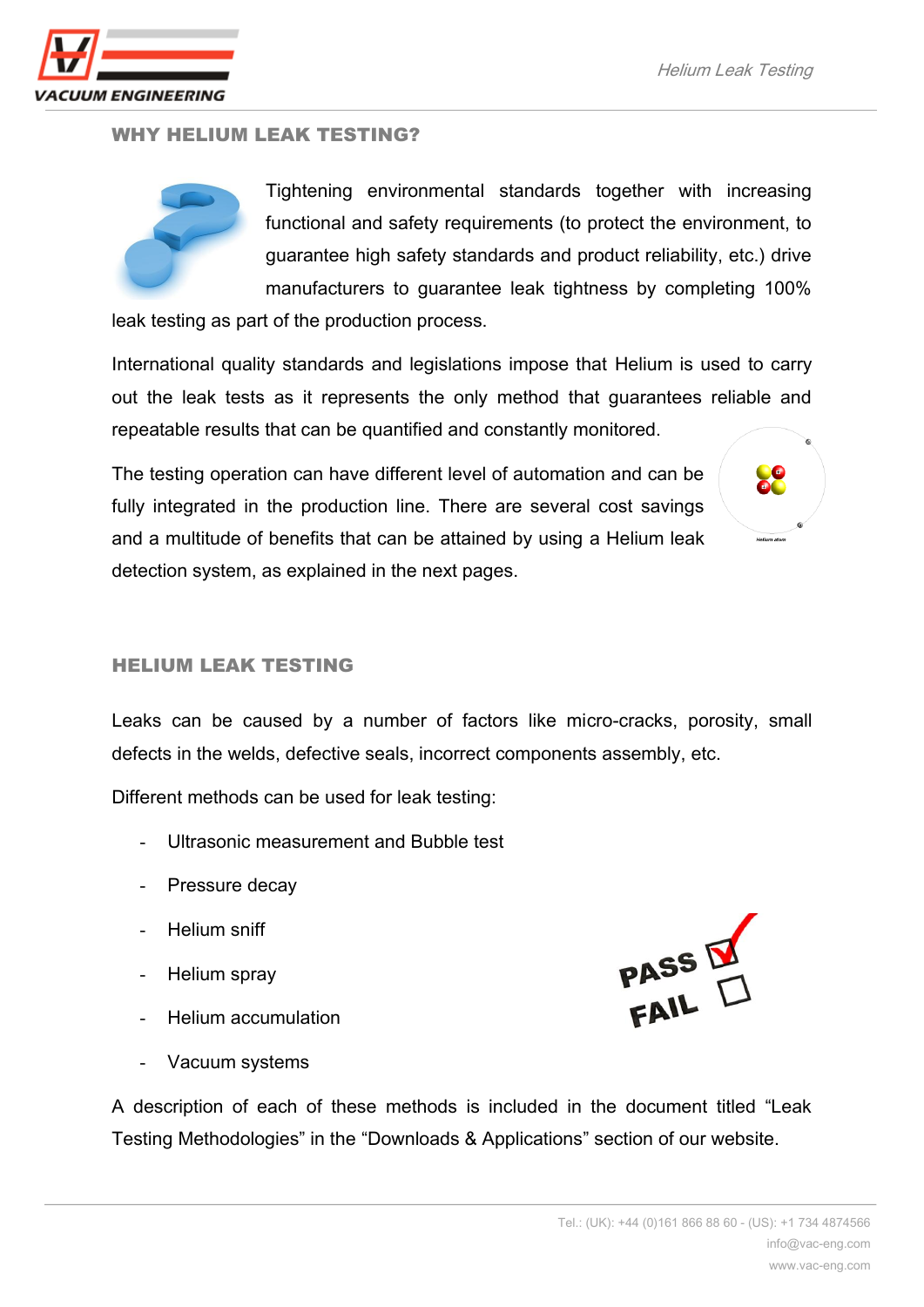

At Vacuum Engineering we supply Helium based solutions; we can offer a range of different Helium leak test solutions to meet our customers' requirements.

We specialise in Helium leak testing, which, among all, represent the ideal solution for leak testing. This method is characterised by a very high level of sensitivity, quantifiable and reliable results, and the possibility to partly or fully automate the process, integrating it directly into the manufacturing line too if required.

The typical system includes a vacuum chamber where the product is enclosed in to check for any leak point. The air from around the outside is evacuated and Helium gas is introduced inside the product. A highly sensitive mass spectrometer detects the presence of Helium on the outside which would indicate a leak. This technology has the sensitivity to detect leaks which other traditional methods such as pressure decay and the bubble test will not find. To put this into context, industrial Helium leak test machines can detect the equivalent of one tiny bubble every hour, that's the same as a car tire going flat over 2500 years!

Thanks to our recent developments, we can now also offer Helium leak detection systems with no vacuum chamber, based on an accumulation method (AT Machine).

Other techniques can be considered depending on the application and on the customer's requirements.

Vacuum Engineering's designing skills together with the experience and the knowledge gained through more than 17 years, ensures this highly sensitive and technical testing methodology is properly implemented in high quality and robust machines able to work reliably even when part of a high throughput manufacturing line operating 24/7.

For any specific information, please do not hesitate to contact us directly.

#### TRACER GASES USED FOR LEAK DETECTION

Most of the leak detection machines are based on the use of Helium for the many benefits that it offers: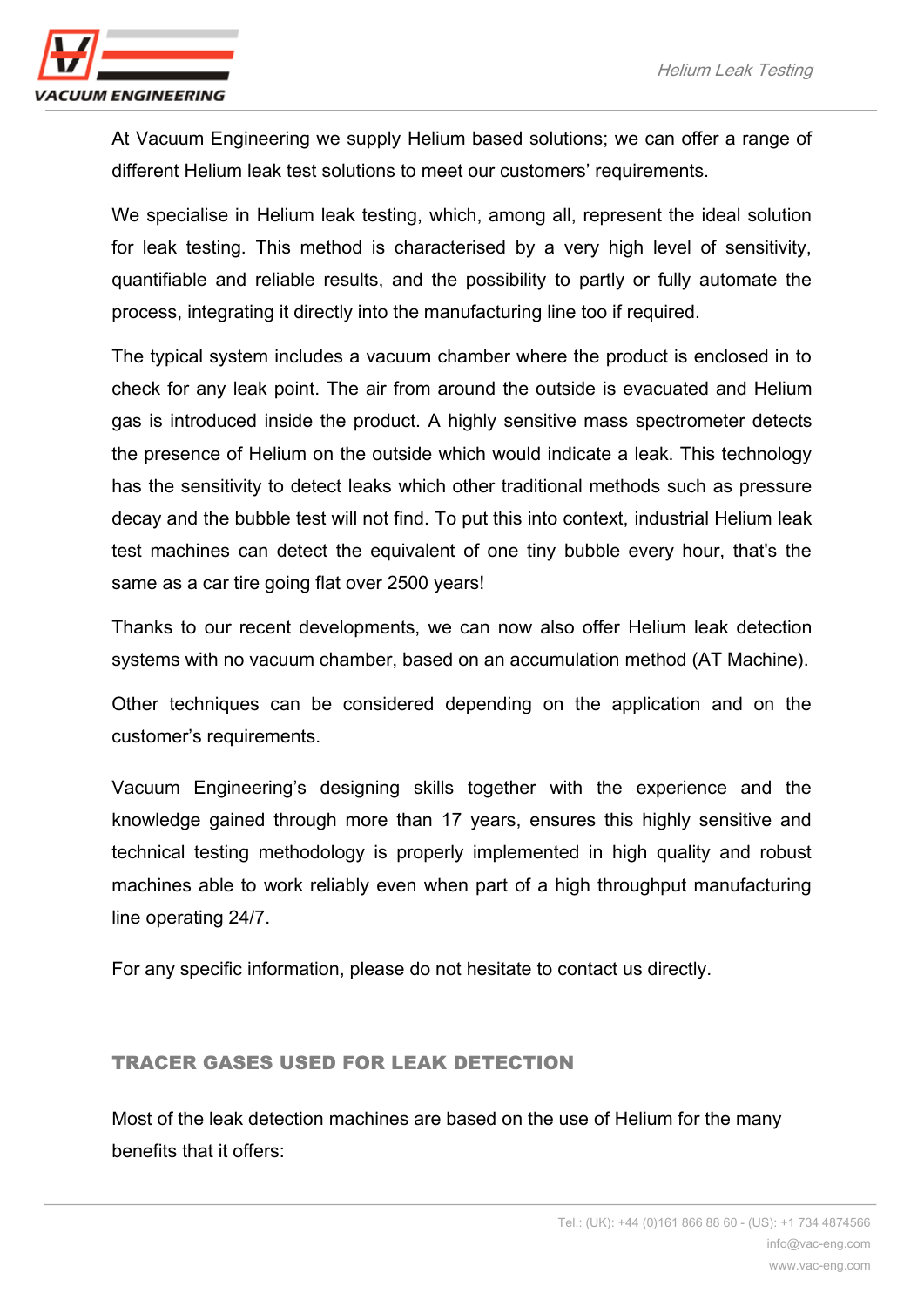

- Helium is present in the atmosphere in sufficiently low quantities so as not to affect testing (5.2 parts per million)
- Helium is inert, so safe to use for testing. Moreover it's colorless, odorless, tasteless, non-toxic, its boiling and melting points are the lowest among the elements and it exists only as a gas except in extreme conditions. Unlike other tracer gases, residual Helium left in the component will not react with any gas/liquid which the component is charged during its normal operation.
- Helium has a unique mass number (4) enabling mass spectrometers to be 'tuned' to only see Helium
- Helium costs are relatively low in high consumption processes Helium Recovery Units can be used to obtain high recovery rates
- Helium is naturally occurring in the atmosphere and can be safely discharged without any adverse environmental effects

However, other tracer gases can be used too. Depending on the specific product and application, Vacuum Engineering will offer the most adequate solution to guarantee the best results. Typical examples are the machines we created to test multichannel heat exchangers, where both Helium and Hydrogen are used.

Should you be interested in knowing more about what we can offer for your specific products, please do not hesitate to contact us.

## COST SAVINGS AND BENEFITS FOR MANUFACTURERS

## Cost savings:

- Environmental liability
- Warranty costs
- Product recall costs
- Product safety & liability costs
- Testing operations related costs (product handling, floor space, labor, time etc.)